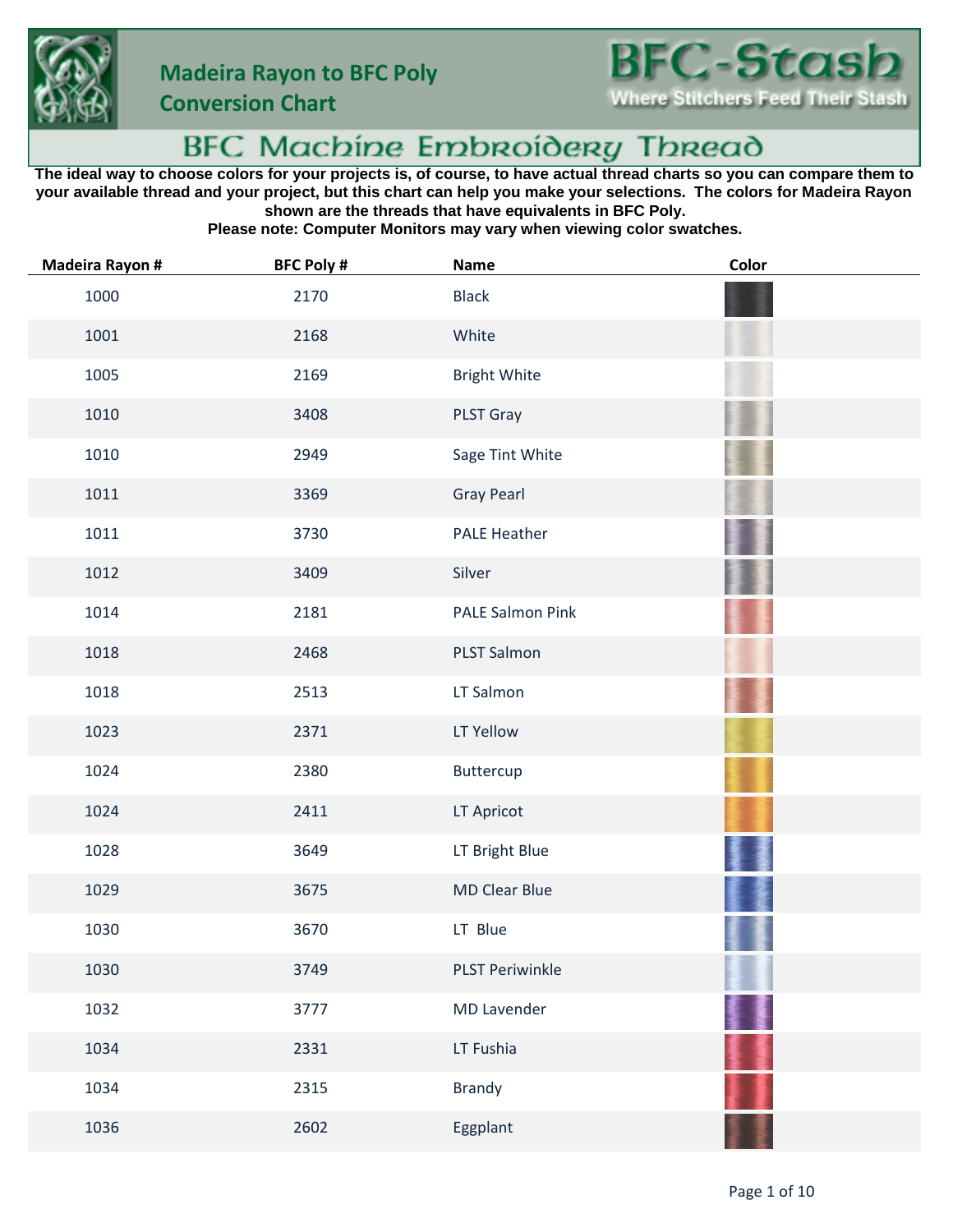| <b>Madeira Rayon #</b> | <b>BFC Poly #</b> | Name                     | Color |
|------------------------|-------------------|--------------------------|-------|
| 1039                   | 2297              | Satin Red                |       |
| 1039                   | 2283              | DK Red Rust              |       |
| 1041                   | 3379              | <b>Blue Gray Granite</b> |       |
| 1041                   | 3413              | MD Gray                  |       |
| 1042                   | 3645              | <b>Marine Blue</b>       |       |
| 1045                   | 3513              | <b>PALE Teal Blue</b>    |       |
| 1046                   | 3514              | LT Teal                  |       |
| 1047                   | 3092              | LT Moss                  |       |
| 1048                   | 3235              | LT Grass Green           |       |
| 1049                   | 3161              | <b>Spring Green</b>      |       |
| 1051                   | 3204              | <b>MD Shamrock Green</b> |       |
| 1052                   | 2552              | <b>PALE Cameo</b>        |       |
| 1054                   | 3713              | PALE Eggplant            |       |
| 1056                   | 2768              | Camel                    |       |
| 1056                   | 2756              | DK Mustard Gold          |       |
| 1059                   | 2784              | <b>DKST Earth</b>        |       |
| 1059                   | 2819              | <b>DKST Reddish Mink</b> |       |
| 1059                   | 2821              | DK Reddish Mink          |       |
| 1060                   | 2508              | <b>PLST Mink</b>         |       |
| 1060                   | 2693              | LT Ecru                  |       |
| 1062                   | 3393              | LT Pigeon Gray           |       |
| 1063                   | 3398              | DK Pigeon Gray           |       |
| 1063                   | 2473              | PALE Salmon              |       |
| 1064                   | 2385              | <b>Bright Yellow</b>     |       |
| 1070                   | 2751              | PALE Gold                |       |
| 1071                   | 2172              | Antique White            |       |
| 1073                   | 3028              | PLST Smoke green         |       |
| 1075                   | 3636              | LT Clear Blue            |       |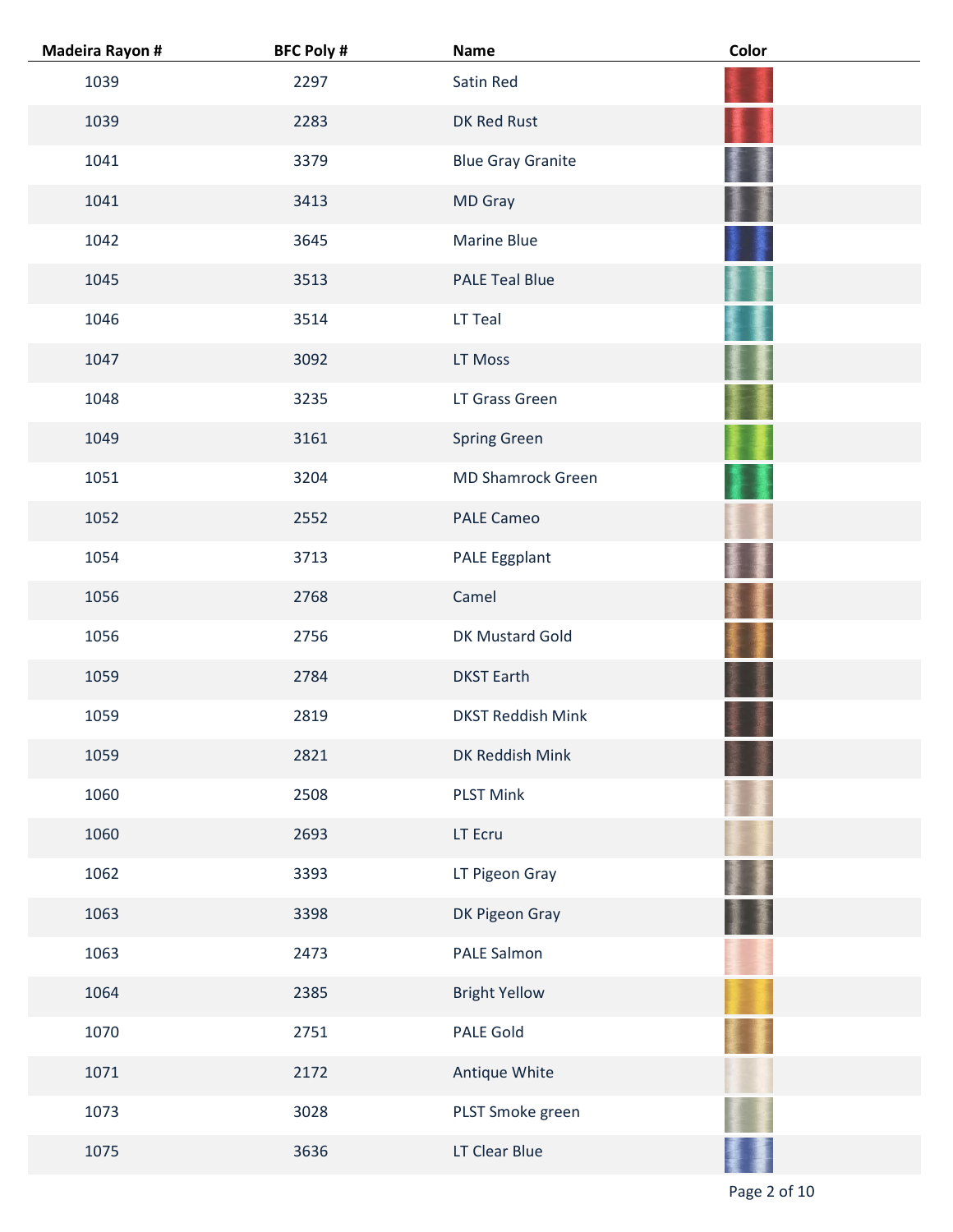| <b>Madeira Rayon #</b> | <b>BFC Poly #</b> | Name                     | Color |
|------------------------|-------------------|--------------------------|-------|
| 1076                   | 3601              | DK Bright Aster          |       |
| 1076                   | 3660              | DK Bright Blue           |       |
| 1079                   | 3072              | DK Jade                  |       |
| 1084                   | 2709              | LT Putty                 |       |
| 1085                   | 2575              | PALE Gray                |       |
| 1085                   | 3370              | <b>PALE Mauve Pearl</b>  |       |
| 1087                   | 3368              | Silver Tint White        |       |
| 1095                   | 3468              | Light Turquoise          |       |
| 1096                   | 3472              | LT Peacock               |       |
| 1098                   | 3194              | <b>Blue Green</b>        |       |
| 1098                   | 3009              | MD Smoke Green           |       |
| 1100                   | 3110              | <b>PLST Moss</b>         |       |
| 1101                   | 3201              | DK Mint                  |       |
| 1101                   | 3200              | <b>MD Mint</b>           |       |
| 1103                   | 3145              | <b>DKST Moss</b>         |       |
| 1107                   | 2256              | MD Peach                 |       |
| 1108                   | 2198              | Pink                     |       |
| 1108                   | 2271              | <b>MD Pink Carnation</b> |       |
| 1109                   | 2220              | MD Fushia                |       |
| 1111                   | 3770              | <b>PALE Lavender</b>     |       |
| 1111                   | 3833              | LT Orchid                |       |
| 1114                   | 2250              | PLST Peach               |       |
| 1117                   | 2199              | <b>MD Pink</b>           |       |
| 1118                   | 3340              | MD Slate                 |       |
| 1119                   | 2320              | <b>Desert Rose</b>       |       |
| 1121                   | 2189              | <b>PALE Pink</b>         |       |
| 1122                   | 3841              | Purple                   |       |
| 1125                   | 2379              | <b>Buttered Popcorn</b>  |       |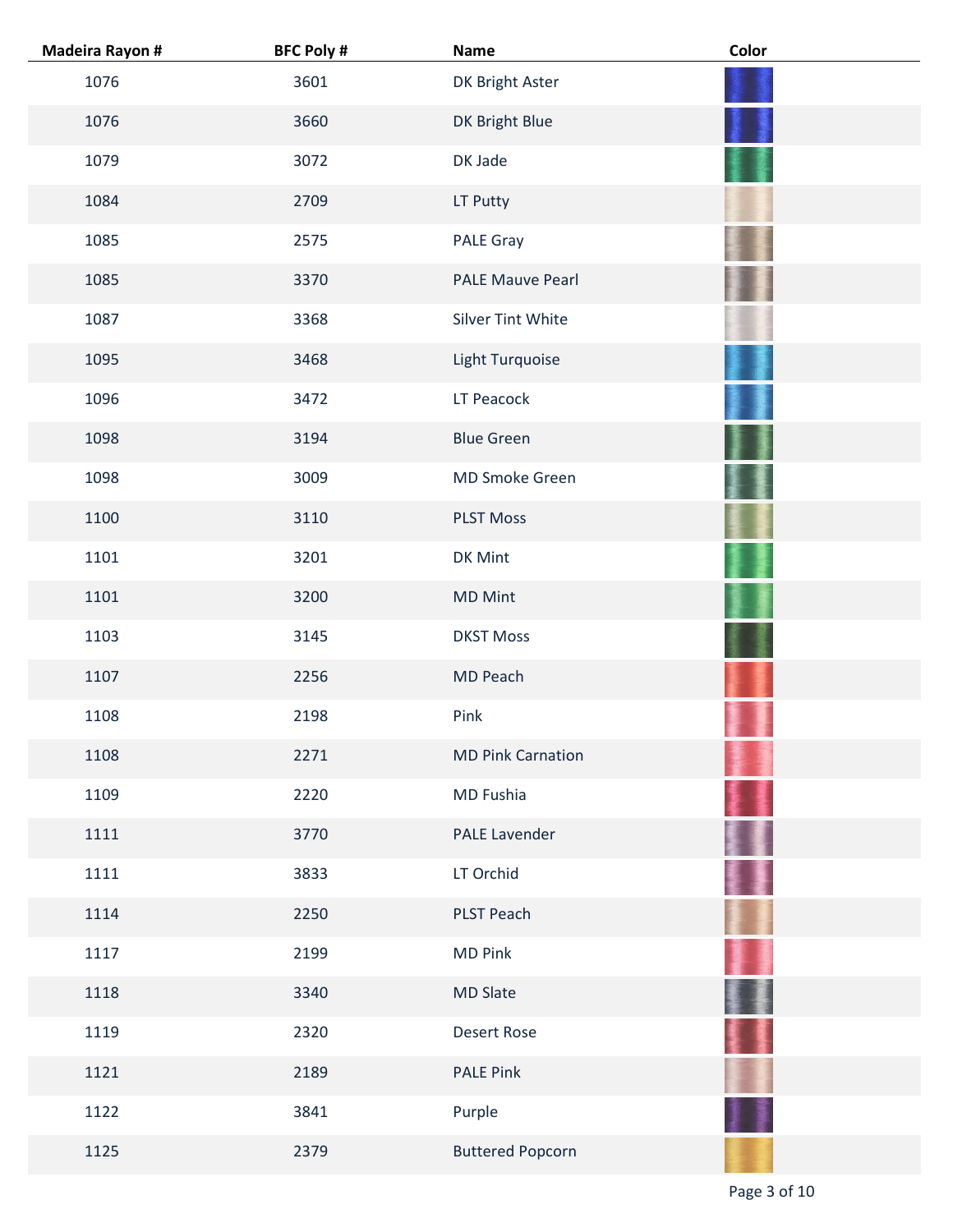| <b>Madeira Rayon #</b> | <b>BFC Poly #</b> | <b>Name</b>              | Color |
|------------------------|-------------------|--------------------------|-------|
| 1127                   | 2553              | <b>Bisque</b>            |       |
| 1128                   | 2793              | <b>PALE Mink</b>         |       |
| 1129                   | 2783              | DK Earth                 |       |
| 1133                   | 3655              | MD Bright Blue           |       |
| 1133                   | 3679              | DK Clear Blue            |       |
| 1134                   | 3600              | MD Blue Aster            |       |
| 1134                   | 3604              | MD Mediterranean Blue    |       |
| 1135                   | 2390              | LT Buttered Popcorn      |       |
| 1136                   | 2748              | Taupe                    |       |
| 1137                   | 2412              | <b>MD Apricot</b>        |       |
| 1137                   | 2413              | Apricot                  |       |
| 1138                   | 2689              | Ecru                     |       |
| 1140                   | 3178              | <b>PALE Grass Green</b>  |       |
| 1143                   | 3597              | Light Blue Aster         |       |
| 1143                   | 3692              | <b>MD Blue Violet</b>    |       |
| 1144                   | 2781              | Golden Mink              |       |
| 1145                   | 2745              | MD Chestnut              |       |
| 1145                   | 2642              | Chestnut                 |       |
| 1148                   | 2187              | <b>MD Salmon Pink</b>    |       |
| 1149                   | 2690              | PALE Ecru                |       |
| 1149                   | 2490              | Beige                    |       |
| 1151                   | 3250              | <b>PLST Silver</b>       |       |
| 1151                   | 3728              | Lilac Tint White         |       |
| 1156                   | 3185              | <b>MD Grass Green</b>    |       |
| 1156                   | 3218              | Md Loden Green           |       |
| 1159                   | 2832              | Golden Amber             |       |
| 1160                   | 3606              | DK Mediterranean Blue    |       |
| 1161                   | 3324              | <b>DKST Blue Granite</b> |       |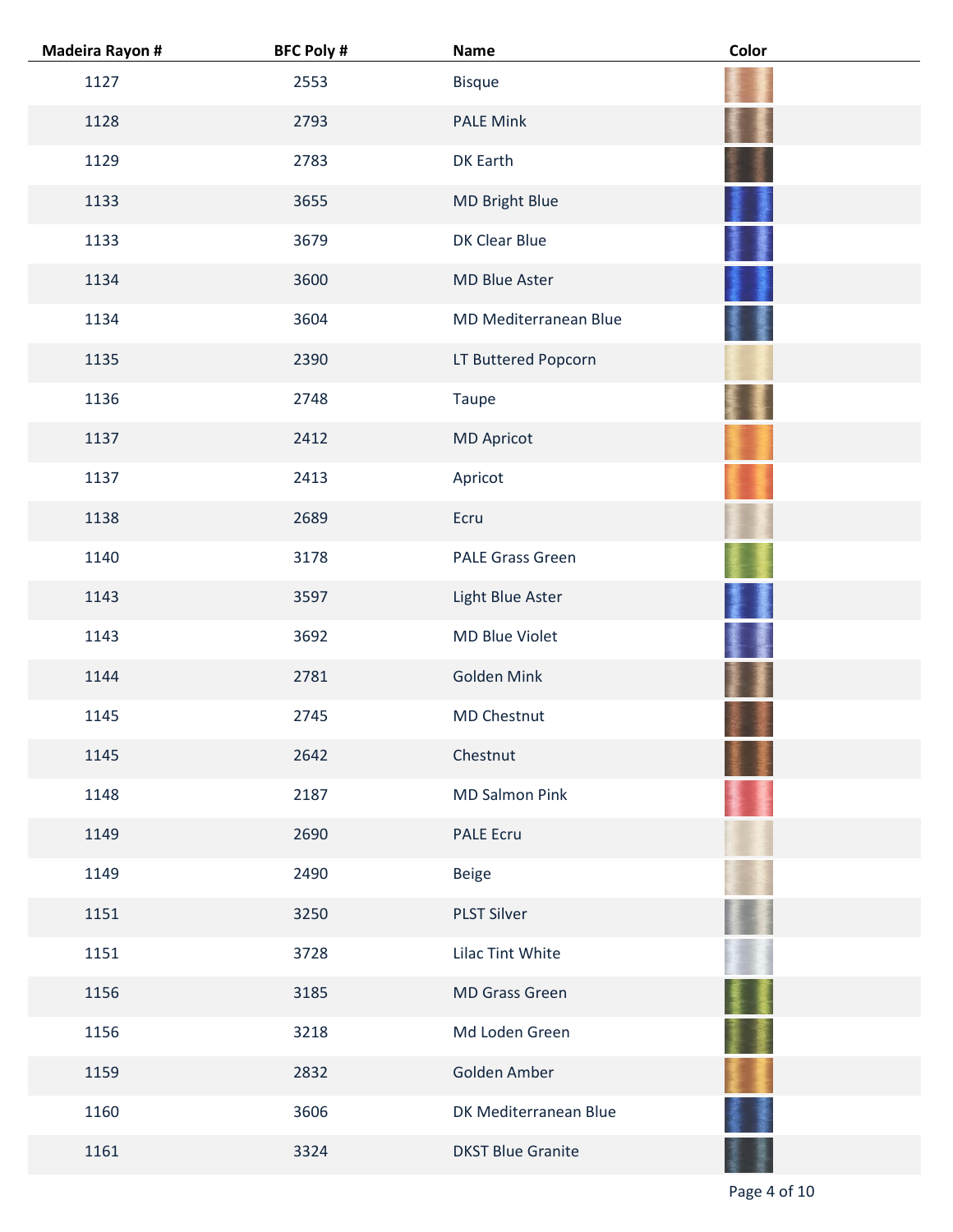| <b>Madeira Rayon #</b> | <b>BFC Poly #</b> | <b>Name</b>              | Color |
|------------------------|-------------------|--------------------------|-------|
| 1163                   | 2972              | Gray Basil               |       |
| 1163                   | 3639              | Dusk Blue                |       |
| 1164                   | 3321              | MD Sea Green             |       |
| 1164                   | 3263              | <b>DKST Blue Gray</b>    |       |
| 1168                   | 3822              | DK Orchid                |       |
| 1170                   | 3238              | Dk Grass Green           |       |
| 1170                   | 3166              | DK Spring Green          |       |
| 1173                   | 2695              | DK Honey                 |       |
| 1178                   | 2435              | Melon                    |       |
| 1180                   | 2403              | <b>Bright Popcorn</b>    |       |
| 1181                   | 2303              | DK Satin Red             |       |
| 1182                   | 2317              | <b>MD Burgandy</b>       |       |
| 1184                   | 2275              | <b>DK Pink Carnation</b> |       |
| 1185                   | 3545              | <b>DKST Teal</b>         |       |
| 1185                   | 3563              | Dk Turquoise             |       |
| 1188                   | 3821              | MD Orchid                |       |
| 1189                   | 3142              | <b>DKST Grass Green</b>  |       |
| 1191                   | 2881              | MD Olive                 |       |
| 1192                   | 2833              | DK Golden Amber          |       |
| 1194                   | 2899              | DK Olive                 |       |
| 1195                   | 3531              | PALE Aqua                |       |
| 1195                   | 3096              | PALE Jade                |       |
| 1195                   | 3511              | <b>PALE Teal</b>         |       |
| 1195                   | 3130              | <b>PALE Mint</b>         |       |
| 1196                   | 2873              | LT Olive                 |       |
| 1198                   | 3429              | <b>PLST Blue</b>         |       |
| 1218                   | 2499              | LT Rose Taupe            |       |
| 1219                   | 3295              | PLST Sea Green           |       |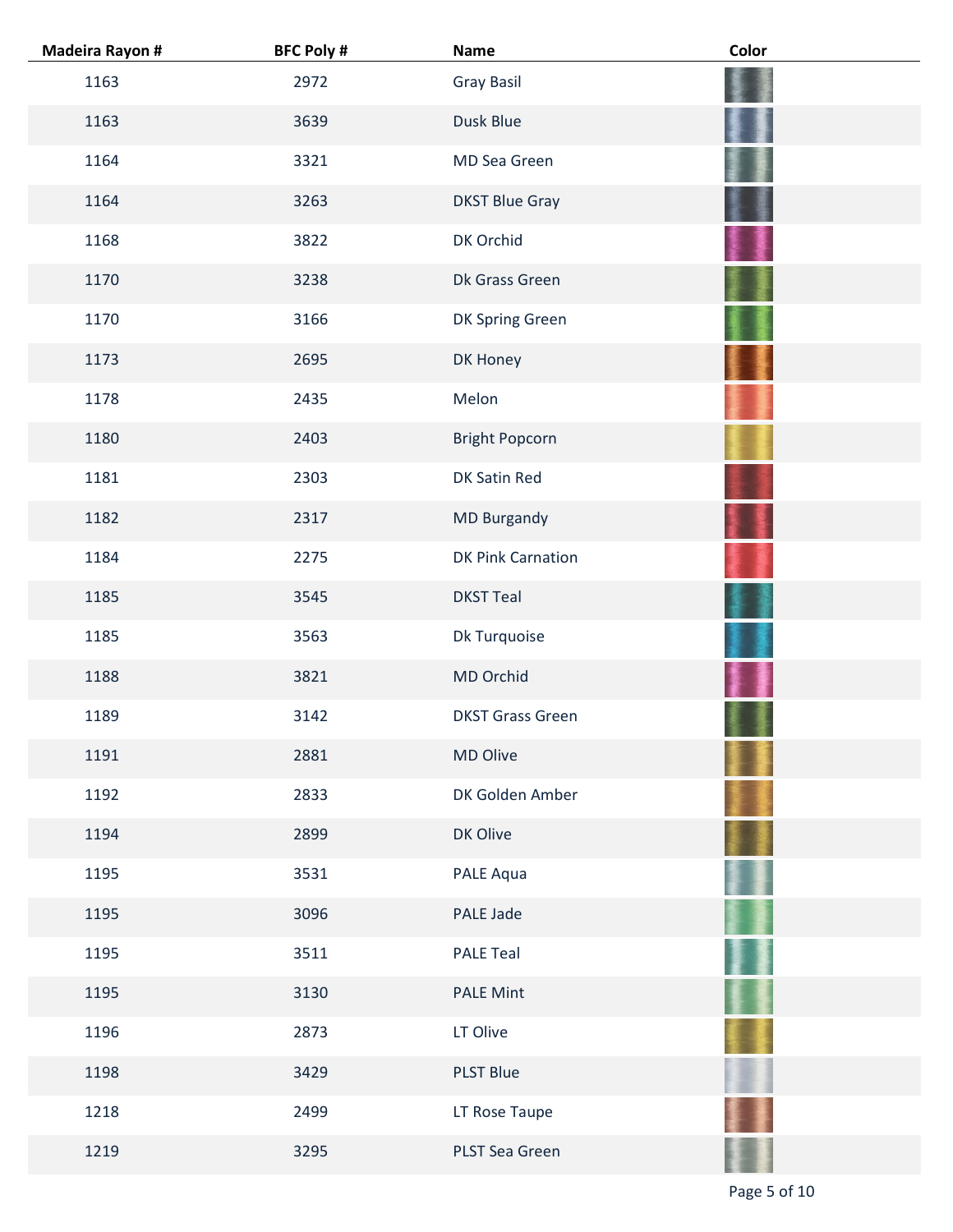| <b>Madeira Rayon #</b> | <b>BFC Poly #</b> | Name                   | Color |
|------------------------|-------------------|------------------------|-------|
| 1219                   | 3550              | Aqua Tint White        |       |
| 1220                   | 2270              | DK Salmon Pink         |       |
| 1221                   | 2484              | Terra Cotta            |       |
| 1223                   | 2376              | Yellow                 |       |
| 1225                   | 2834              | <b>Harvest Gold</b>    |       |
| 1228                   | 2924              | DK Moss                |       |
| 1228                   | 2817              | DK Mink                |       |
| 1228                   | 2809              | <b>MD Mink</b>         |       |
| 1229                   | 2818              | <b>DKST Mink</b>       |       |
| 1232                   | 3772              | LT Lavender            |       |
| 1234                   | 2218              | Pink Lady              |       |
| 1234                   | 2222              | LT Cranberry           |       |
| 1235                   | 3793              | LT African Violet      |       |
| 1236                   | 2586              | Mahogany               |       |
| 1239                   | 3415              | DK Gray                |       |
| 1242                   | 3621              | DK Marine Blue         |       |
| 1243                   | 3646              | <b>DKST Navy</b>       |       |
| 1245                   | 3050              | MD Aqua Green          |       |
| 1246                   | 3520              | <b>MD Teal</b>         |       |
| 1247                   | 3075              | DK Aqua Green          |       |
| 1248                   | 3160              | <b>MD Spring Green</b> |       |
| 1250                   | 3105              | Pine Green             |       |
| 1250                   | 3206              | DK Shamrock Green      |       |
| 1253                   | 2675              | <b>PALE Rust</b>       |       |
| 1254                   | 2514              | <b>MD Salmon</b>       |       |
| 1254                   | 2253              | LT Peach               |       |
| 1255                   | 2657              | <b>Mustard Gold</b>    |       |
| 1257                   | 2758              | <b>MD Rust</b>         |       |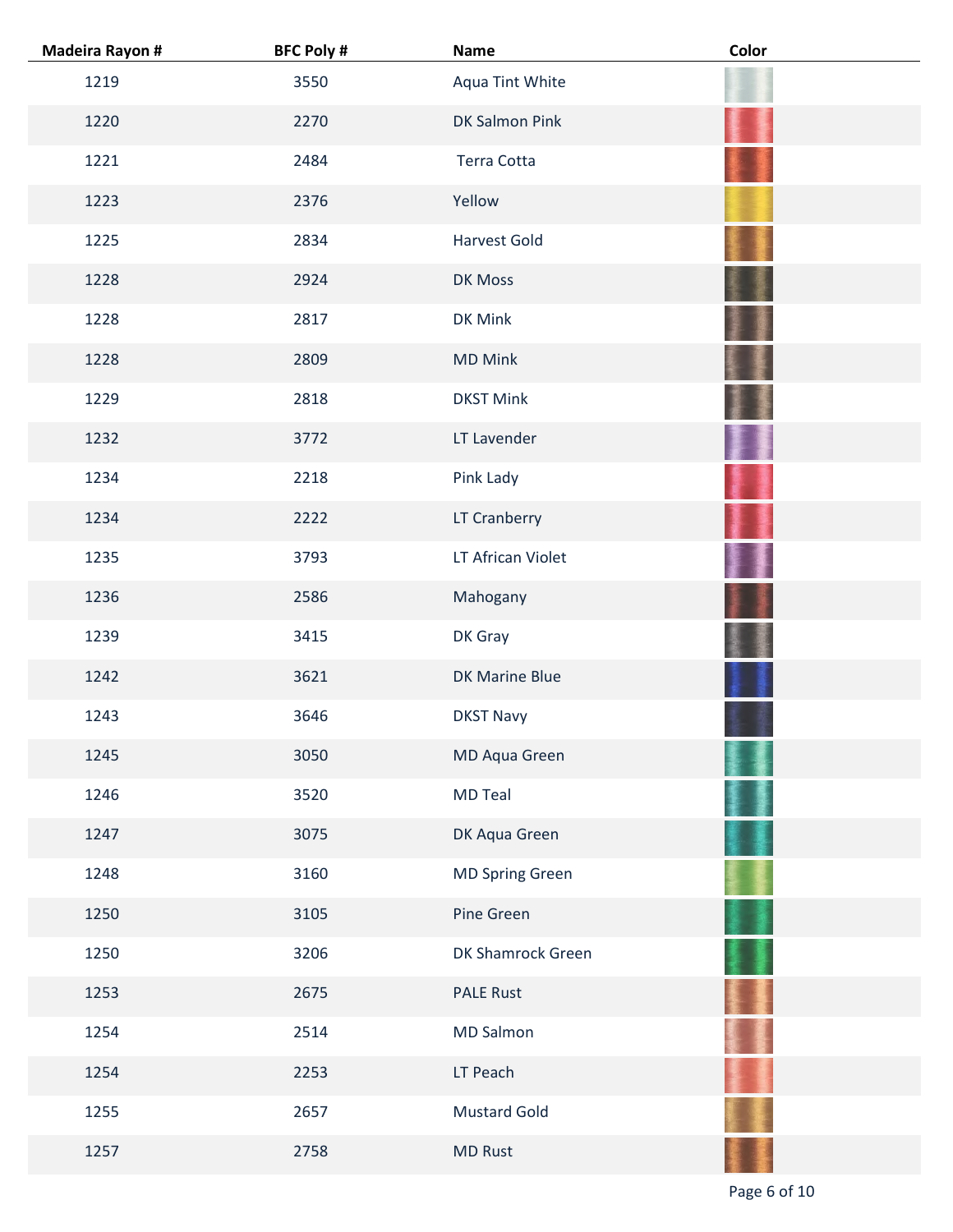| <b>Madeira Rayon #</b> | <b>BFC Poly #</b> | <b>Name</b>            | Color |
|------------------------|-------------------|------------------------|-------|
| 1257                   | 2504              | LT Terra Cotta         |       |
| 1261                   | 3688              | Violet Tint White      |       |
| 1264                   | 3714              | MD Eggplant            |       |
| 1267                   | 2388              | PALE Mellow Yellow     |       |
| 1267                   | 2368              | <b>PALE Yellow</b>     |       |
| 1275                   | 3674              | <b>PALE Aster Blue</b> |       |
| 1275                   | 3690              | Light Blue Violet      |       |
| 1278                   | 2451              | Bright orange          |       |
| 1280                   | 3080              | <b>DK Emerald</b>      |       |
| 1281                   | 2278              | Ruby Red               |       |
| 1284                   | 3082              | <b>Bright Aqua</b>     |       |
| 1288                   | 3412              | MD Pigeon Gray         |       |
| 1288                   | 3376              | LT Gray                |       |
| 1289                   | 3559              | MD Turqoise            |       |
| 1291                   | 3345              | DK Slate               |       |
| 1292                   | 3532              | LT Aqua                |       |
| 1296                   | 3474              | Peacock                |       |
| 1298                   | 3542              | DK Teal                |       |
| 1304                   | 3479              | Deep Lake              |       |
| 1306                   | 2934              | LT Sage                |       |
| 1308                   | 2943              | DK Yellow Green        |       |
| 1309                   | 2228              | MD Bright Pink         |       |
| 1309                   | 2202              | DK Pink                |       |
| 1310                   | 2245              | DK Fushia              |       |
| 1310                   | 3828              | PLST Orchid            |       |
| 1311                   | 3733              | MD Lilac               |       |
| 1311                   | 3731              | LT Lilac               |       |
| 1311                   | 3735              | Heather                |       |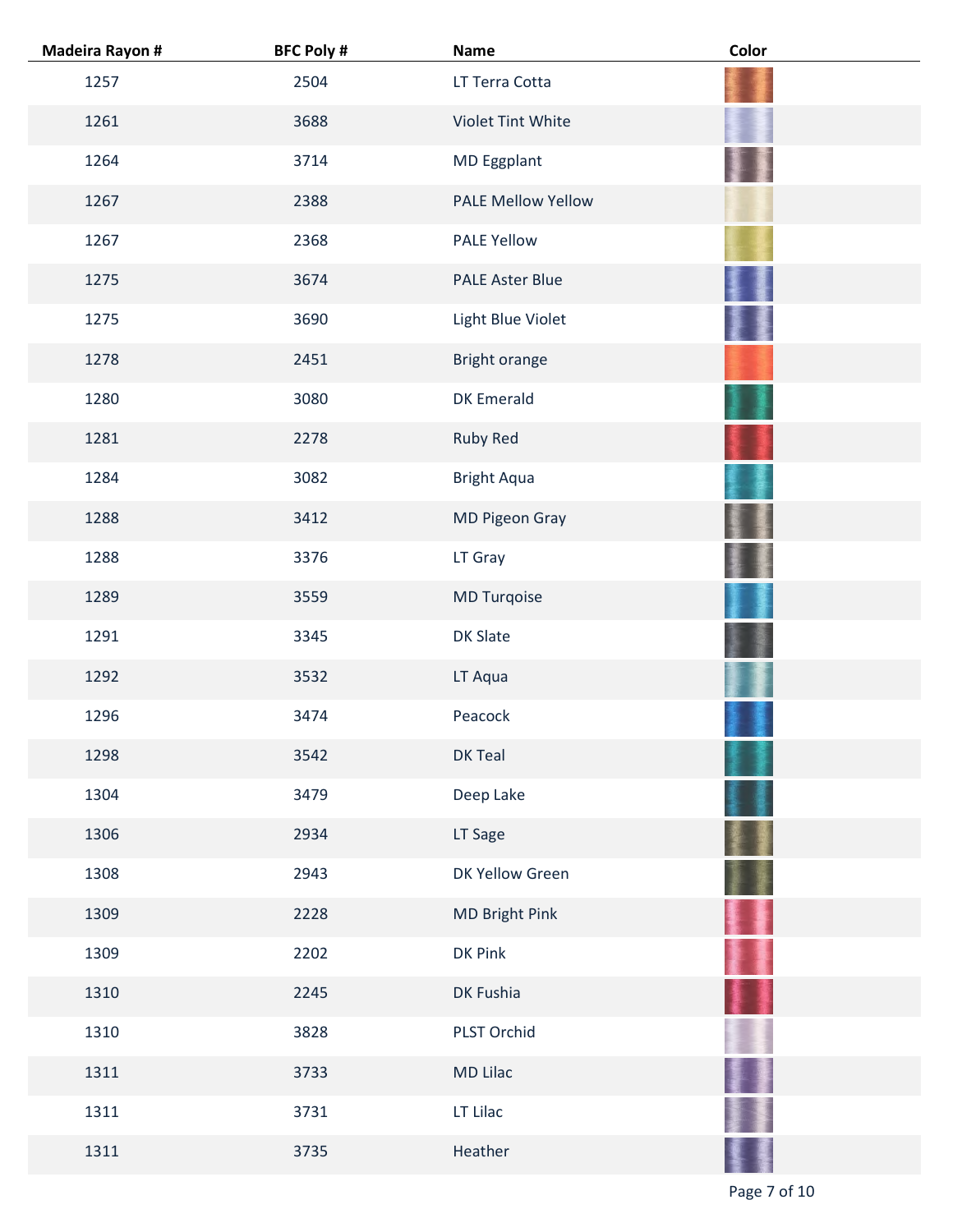| <b>Madeira Rayon #</b> | <b>BFC Poly #</b> | <b>Name</b>            | Color |
|------------------------|-------------------|------------------------|-------|
| 1315                   | 2182              | LT Salmon Pink         |       |
| 1317                   | 2433              | LT Melon               |       |
| 1319                   | 2235              | <b>MD Desert Rose</b>  |       |
| 1321                   | 2193              | LT Pink                |       |
| 1323                   | 2870              | <b>PALE Olive</b>      |       |
| 1330                   | 3758              | DK Heather             |       |
| 1330                   | 3752              | <b>DK Periwinkle</b>   |       |
| 1330                   | 3753              | <b>MD Periwinkle</b>   |       |
| 1334                   | 3803              | DK African Violet      |       |
| 1335                   | 3694              | DK Blue Violet         |       |
| 1337                   | 2913              | <b>PALE Aloe</b>       |       |
| 1338                   | 2656              | Warm Sand              |       |
| 1338                   | 2731              | Hemp                   |       |
| 1339                   | 2928              | <b>PALE Sage</b>       |       |
| 1340                   | 3176              | MD Lime                |       |
| 1342                   | 2509              | LT Mink                |       |
| 1342                   | 2630              | LT Sandstone           |       |
| 1343                   | 3756              | <b>DKST Periwinkle</b> |       |
| 1344                   | 2772              | LT Golden Brown        |       |
| 1348                   | 2765              | <b>DKST Camel</b>      |       |
| 1350                   | 3174              | LT Lime                |       |
| 1351                   | 3059              | <b>DKST Aqua Green</b> |       |
| 1352                   | 2852              | LT Green Amber         |       |
| 1353                   | 3437              | Light Denim            |       |
| 1356                   | 2572              | <b>PALE Mauve Gray</b> |       |
| 1357                   | 3225              | DK Loden Green         |       |
| 1360                   | 3431              | <b>PALE Blue</b>       |       |
| 1360                   | 3299              | <b>Blue Sea Green</b>  |       |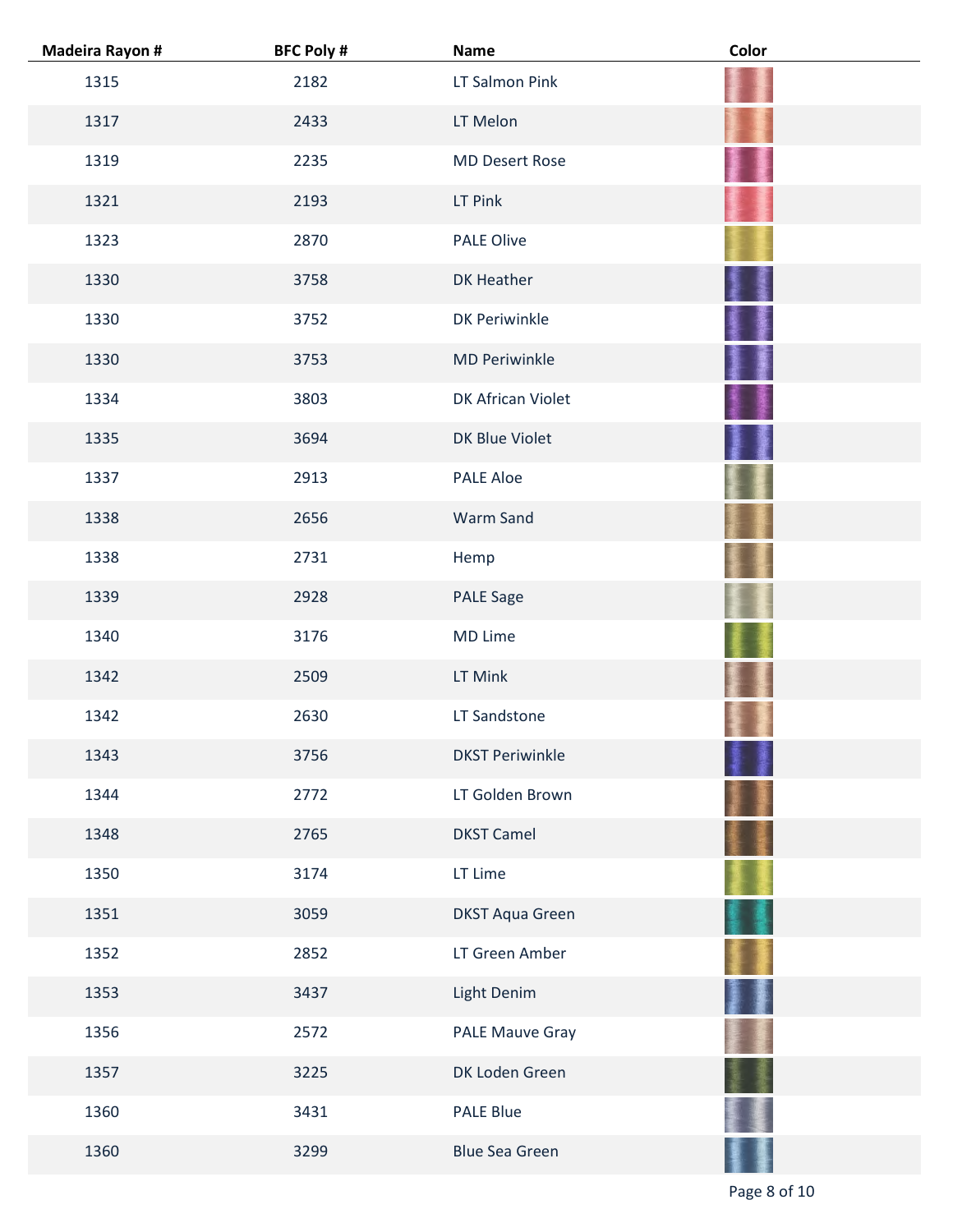| <b>Madeira Rayon #</b> | <b>BFC Poly #</b> | <b>Name</b>              | Color |
|------------------------|-------------------|--------------------------|-------|
| 1362                   | 3421              | Purple Ash               |       |
| 1362                   | 3727              | DK Purple Sage           |       |
| 1366                   | 3704              | DK Heliotrope            |       |
| 1368                   | 3587              | Navy                     |       |
| 1369                   | 3167              | <b>DKST Spring Green</b> |       |
| 1369                   | 3136              | Spearmint                |       |
| 1374                   | 2567              | <b>DK Brick</b>          |       |
| 1376                   | 3620              | French Blue              |       |
| 1378                   | 2458              | Red Orange               |       |
| 1379                   | 2260              | DK Peach                 |       |
| 1379                   | 2437              | DK Melon                 |       |
| 1381                   | 2226              | <b>DK Cranberry</b>      |       |
| 1381                   | 2307              | <b>Red Wine</b>          |       |
| 1383                   | 2223              | <b>MD Cranberry</b>      |       |
| 1383                   | 2219              | Fushia                   |       |
| 1384                   | 2546              | DK Ash Rose              |       |
| 1384                   | 2306              | <b>DKST Satin Red</b>    |       |
| 1385                   | 2287              | <b>DKST Burgandy</b>     |       |
| 1386                   | 2342              | <b>Black Wine</b>        |       |
| 1386                   | 2606              | DK Mauve                 |       |
| 1387                   | 3722              | MD Purple Sage           |       |
| 1387                   | 3721              | LT Purple Sage           |       |
| 1389                   | 2247              | DK Burgandy              |       |
| 1390                   | 3014              | <b>DKST Smoke Green</b>  |       |
| 1392                   | 3113              | Moss                     |       |
| 1393                   | 2945              | <b>DKST Sage</b>         |       |
| 1397                   | 3507              | <b>DKST Lagoon</b>       |       |
| 1397                   | 3023              | <b>DKST Pine Green</b>   |       |